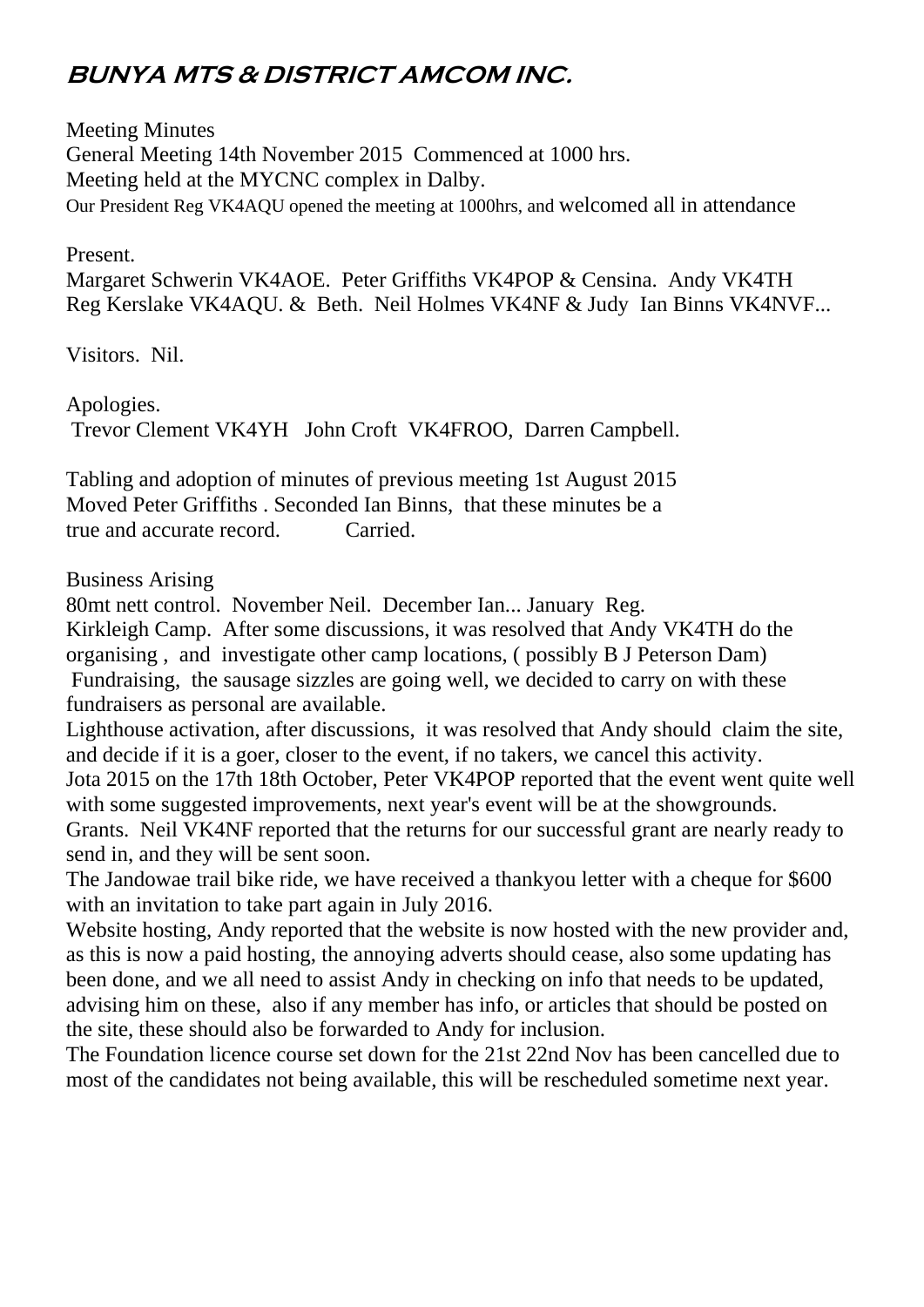Correspondence. the relevant correspondence was listed as per the agenda. Moved Peter VK4POP, Seconded Margaret VK4AOE that the inward be accepted and the outward be adopted Carried

#### Business arising.

Neil VK4NF explained the necessary correspondence, the Repeater licence renewal came and did not include all our licences, so Neil will need to clarify this.

## Reports.

President Reg gave a brief report, He expressed his gratitude to Jim Belemy who assisted us with our Repeater site sharing agreement, and that this should be a approved very shortly. Reg also said thanks to all those who have been involved with the efforts to sort the repeater problems, and thanks to Neil and Andy for drafting of the request to QPWS & QFRS to assist us to sort out the problems.

Reg also expressed his concerns about the lack of support from some of the members. some discussion was had, and some of the present members brought to the attention of the meeting that other organisations and groups have many members, and also have a low attendance and support for the particular group, and that this is a common thing these days, and that we can only encourage members to be active in the group and if that so choose to not be active, we need to respect that.

Reg VK4AQU moved and Andy seconded that this report be received. Carried..

Treasurer's Report Neil VK4NF tabled the report, the members commented that the finances were good, and top marks to the fundraising team. Moved Neil VK4NF, Seconded Margaret VK4AOE that the report be received.

#### Repeater Report

At present the repeaters are both operational, but with the same interference being suffered, and we have none all we can to sort the problem. So now we need to send the letter in to the owners of the other equipment on site asking for assistance to try and sort the problems.

Neil and Andy have drafted a letter to send in to the owners asking for this assistance. after some discussion on the content of this letter, we decided that the second draft of this letter would be appropriate.

So it was moved by Peter VK4POP, seconded by Andy VK4TH, that this letter be sent to both the QPWS and the QFRS, indicating to each recipient that the other had been sent a copy. Carried.

Also it was moved by Margaret VK4AOE, Seconded Beth Kerslake, that a vote of thanks be expressed to all those who have given their time, expertise and expense, in working on, and trying to sort out the Bunya Mts repeater problems over the past year or more. Carried.